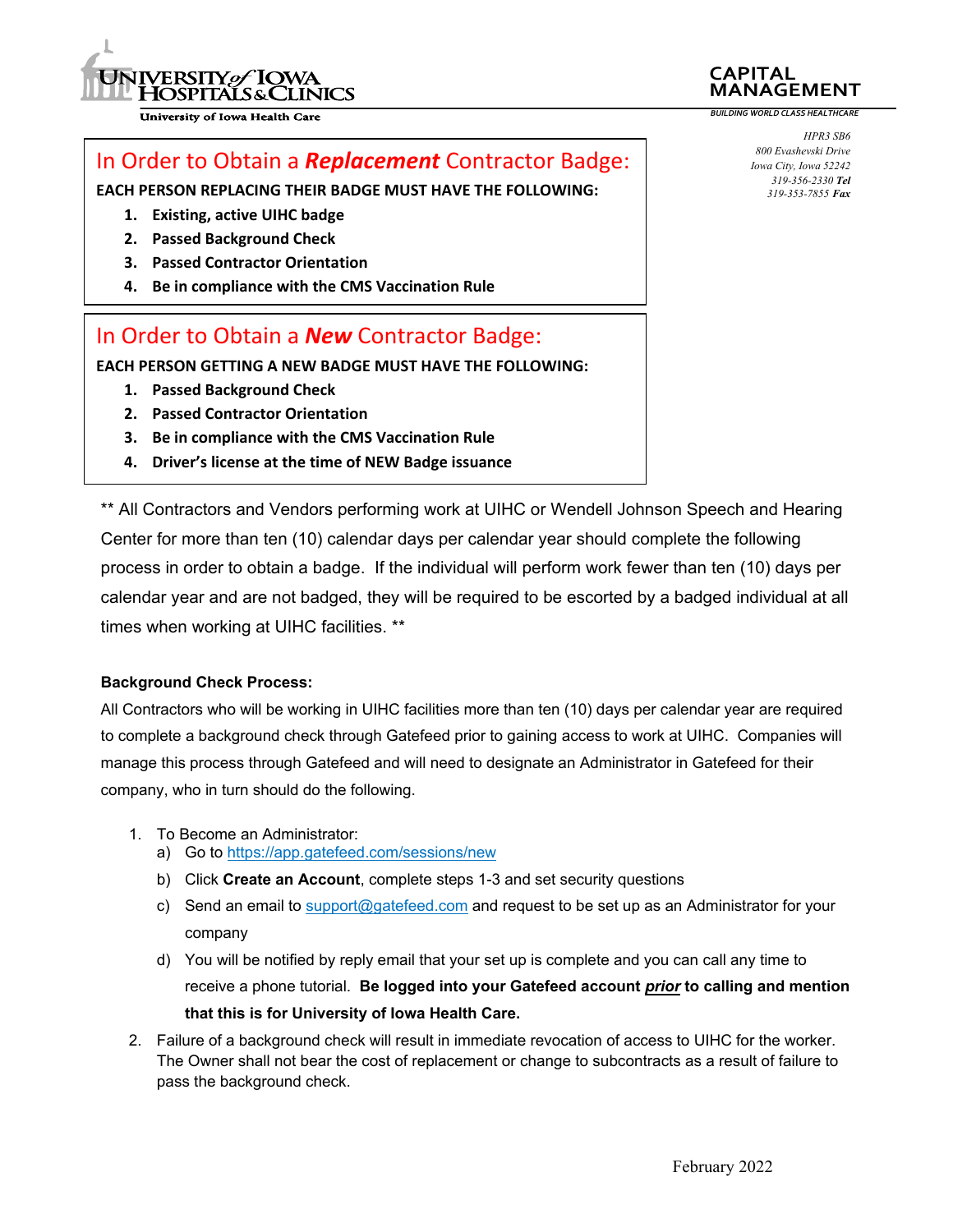- 3. Background checks must meet the standards below. Any employee whose background check does not meet the stated criteria will be non-compliant and will be unable to take the contractor orientation or obtain a badge for access to the UIHC.
	- a. Acceptable Designations:
		- i. 00 Clean Record, nothing found
		- ii. 01 One or more non-violent misdemeanors found
- 4. Each employee needs their own unique username and password to take the Orientation. The Employee can set it up or the employer can.

## **CMS COVID-19 Health Care Staff Vaccination Rule Compliance Process (beginning on February 10, 2022):**

All Contractors and Vendors performing work at UHC for more than ten (10) calendar days per calendar year should have their vaccination or exemption documented by following one of compliance paths. This requirement is in addition to the completed background check and orientation through Gatefeed prior to gaining access to work at UIHC. Companies will manage this process through Gatefeed and will need to designate an Administrator in Gatefeed for their company, who in turn should do the following.

- 1. Failure of compliance may result in revocation of access to UIHC for the worker. The Owner shall not bear the cost of replacement or change to subcontracts as a result of failure to comply.
- 2. To be compliant, upload documentation of one of the following three categories to the ETS module of Gatefeed (required forms will be provided by the Owner for items b and c below). Detailed upload instructions in attached appendix.
	- a. Proof of COVID-19 vaccination (either 2 shot or 1 shot series of approved vaccines); booster isn't required at this time.
	- b. Attestation for a Religious or Strongly Held Belief exemption (signed by individual)
	- c. Medical exemption (signed by a licensed medical practitioner)
- 3. Each employee needs their own unique username and password to upload the documentation. The Employee can set it up or the employer can.
- 4. Once documentation is uploaded, it will be evaluated by UIHC to confirm compliance.

#### **Obtaining a Badge:**

**For** *REPLACEMENT* **badges (those who have active badges prior to February 9, 2022), individuals or Company Representatives (as a proxy for the individual workers) who meet all requirements may present at the Safety & Security desk in the Fountain Entrance of UIHC on Level 1 RCP to obtain replacement badges. Contractors/Vendors will receive a date when replacement badges can be picked up separately from this notification. Once available, replacement badges can be picked up Monday-Friday from 7:30am to 3:00pm. Once received, old badges will have existing access removed within three (3) business days, and the old badge can be turned into Safety & Security at the Fountain Entrance or Capital Management in Hospital Parking Ramp 3.** 

1. Contractors with current badges will retain the access currently assigned to their badge at the time the new badge is granted.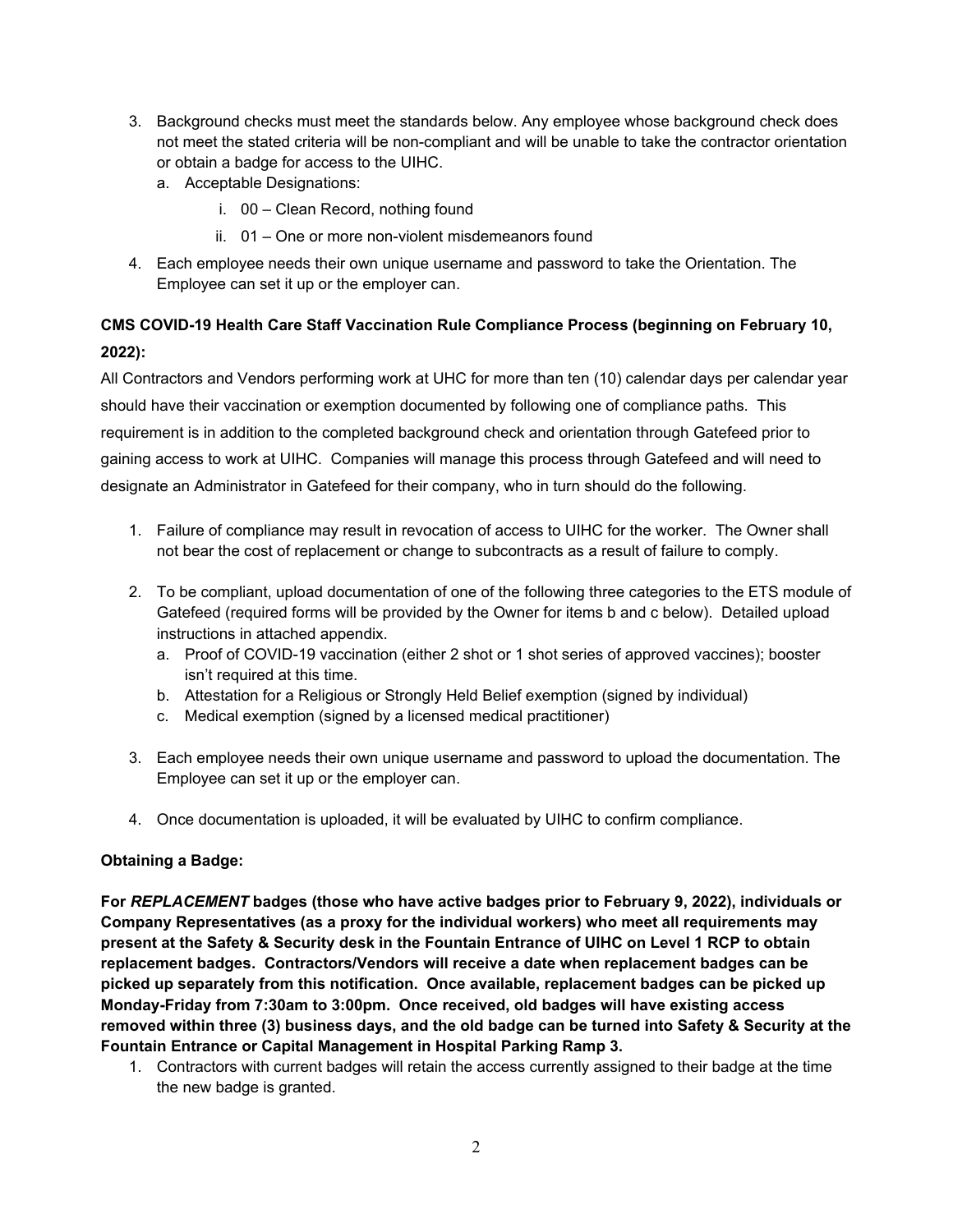**For** *NEW* **and** *RENEWAL* **badges (those going through the Background Check, Orientation, and CMS COVID-19 Mandate Compliance), Individuals who meet all requirements should present at Capital Management in the Subbasement of Hospital Parking Ramp 3 to obtain a new badge.** 

- 1. At that time, Capital Management Staff will electronically verify the background check and orientation completion as well as CMS compliance.
- 2. Contractors will then have a photo taken and a badge granted.
- 3. Site access is not automatically granted to new Employees. The UIHC Project Manager must provide the names of individuals who require access before access is granted.
- 4. Contractors with current badges will retain the access currently assigned to their badge at the time the new badge is granted.

#### **EACH PERSON REQUESTING A** *NEW* **BADGE MUST HAVE THE FOLLOWING:**

- 1. Passed Background Check
- 2. Passed Contractor Orientation
- 3. Compliant with CMS Vaccine Mandate
- 4. Driver's license at the time of Badge issuance
- 5. HOURS and Requirements to obtain a badge:
	- a. Contractors must have a mask to enter Capital Management
	- b. Walk-in Hours to obtain a badge: or no more than two (2) contractors at a time Monday through Thursday 8:00 a.m. to 11:00 a.m.

#### **OR** Service Service Service Service Service Service Service Service Service Service Service Service Service Service Service Service Service Service Service Service Service Service Service Service Service Service Service S

#### 1:00 p.m. to 3:00 p.m.

#### **Gatefeed Questions**:

 Contact Gatefeed Monday-Friday from 7:00 am to 5:00 pm CT. Phone: 312-467-9884, option #1 or email: support@gatefeed.com.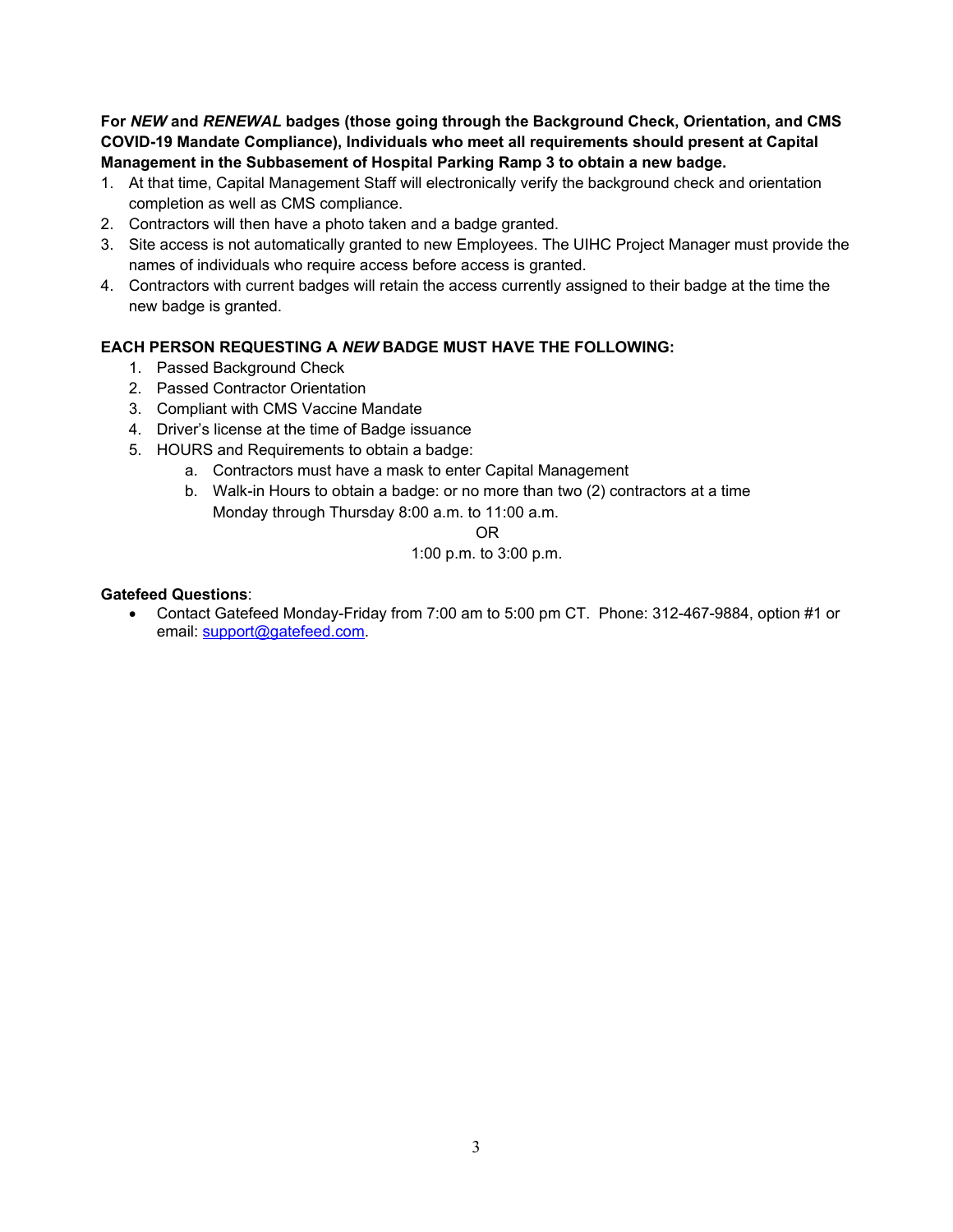## **APPENDIX**

## GATEFEED COVID COMPLIANCE INSTRUCTIONS

- 1. Company Administrator logs into Gatefeed accout.
- 2. Select the Employees Tab

|  | Home | <b>Contractors</b> | <b>Employees</b> |
|--|------|--------------------|------------------|
|--|------|--------------------|------------------|

## You will see a list of your employees who are currently registered with your company in Gatefeed. gatefeed

| CONTRACTOR ACCESS SOLUTIONS | Home           | Contractors | <b>Employees</b>            | PQF | Rep |
|-----------------------------|----------------|-------------|-----------------------------|-----|-----|
|                             |                |             |                             |     |     |
| $\mathbf{A}$ $\mathbf{E}$   |                |             | <b>Reset Filters</b>        |     |     |
|                             | $1 - 19$ of 19 |             |                             |     |     |
| <b>Name</b>                 |                |             | Enter Last Name             |     |     |
| Jayden Baych                |                |             | or try smart search.        |     |     |
| <b>Danielle Benford</b>     |                |             |                             |     |     |
| <b>Erika Bethke</b>         |                |             | View only Last Names that s |     |     |
| <b>Gayland Blakley</b>      |                |             | ABCDEFGHIJKL                |     |     |
| <b>Mike Crabtree</b>        |                |             |                             |     |     |
| <b>Bill Depover</b>         |                |             | Sort Tags: Ascending v      |     |     |
| <b>Dale Flecksing</b>       |                |             |                             |     |     |
|                             |                |             |                             |     |     |

# Select an employee from the list to enter data for – their screen will appear as below<br>Jennifer Ratner

| Jennifer Rather                                                   |                          |                       |                                                  |                                |
|-------------------------------------------------------------------|--------------------------|-----------------------|--------------------------------------------------|--------------------------------|
| Order<br>Tag<br>History-<br>Info                                  | Assign                   | <b>Select History</b> |                                                  |                                |
| Last 4 SSN: 0140<br>Date of Birth: 07/24/1975                     | <b>Addres</b><br>No curi | corner                | On the History Screen – Click the Red $+$ in the |                                |
| <b>LMS Access: No</b>                                             |                          |                       |                                                  |                                |
| Employee:                                                         |                          |                       |                                                  |                                |
| Gatefeed ID: G14191551                                            |                          |                       |                                                  |                                |
|                                                                   | ₹                        |                       |                                                  |                                |
|                                                                   |                          |                       |                                                  |                                |
| Edit Info Remove                                                  |                          |                       |                                                  |                                |
| <b>Jennifer Ratner</b>                                            |                          |                       |                                                  |                                |
| <b>History</b><br>Order<br>Tag<br>Info                            | Assign                   | $\blacktriangleright$ |                                                  |                                |
| <b>Order Report</b>                                               |                          |                       |                                                  |                                |
| <b>Item Name</b>                                                  | Category                 | <b>Date Completed</b> | <b>Status/Result</b>                             | <b>Certificate</b>             |
| U. of Iowa Hospitals and Clinics -<br>Superintendent (old course) | <b>Site</b>              | 04/02/2012            | Passed                                           | Certificate                    |
| <b>Other</b>                                                      |                          |                       |                                                  |                                |
| <b>Item Name</b><br>Category                                      | <b>Provider Name</b>     | <b>Date Completed</b> | <b>Expiration Date</b>                           | <b>Notes</b><br><b>Uploads</b> |